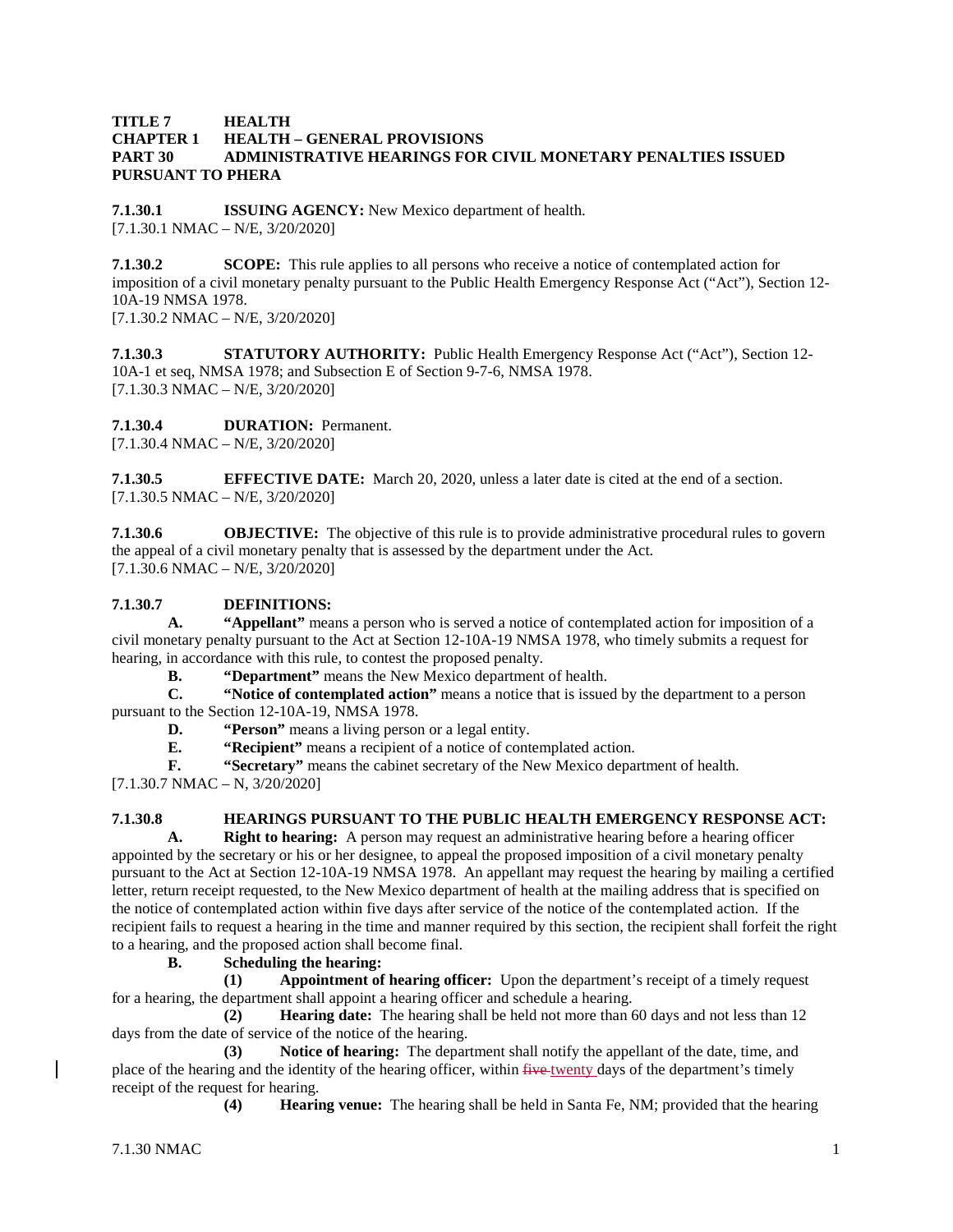officer may, with the agreement of the parties, hold the hearing in another location within the state of New Mexico. Hearings may be held in whole or in part via telephone or live video, upon the request of either party, with the agreement of the partiesat the hearing officer's discretion.

**C. Method of service:** Any notice or decision required to be served under this section may be served either personally or by certified mail, return receipt requested, directed to the appellant at the appellant's last known mailing address; provided that, if the appellant is a company registered with the New Mexico secretary of state, the notice shall be served upon the company's duly registered agent. If the notice or decision is served personally, service shall be made in the same manner allowed by the rules of civil procedure for the state district courts of New Mexico. Where the notice or decision is served by certified mail, it shall be deemed to have been served on the date borne by the return receipt showing delivery, or the date of the last attempted delivery of the notice or decision, or the date of the addressee's refusal to accept delivery.

**D. Hearing officer duties:** The hearing officer shall conduct the hearing, rule on any motions or other matters that arise prior to the hearing, and issue a written report and recommendation(s) to the secretary following the close of the hearing.

**E. Official file:** Upon appointment, the hearing officer shall establish an official file which shall contain all notices, hearing requests, pleadings, motions, written stipulations, evidence, briefs, and correspondence received in the case. The official file shall also contain proffered items not admitted into evidence, which shall be so identified and shall be separately maintained. Upon conclusion of the proceeding and following issuance of the final decision, the hearing officer shall tender the complete official file to the department for its retention as an official record of the proceedings.

**F. Powers of hearing officer:** The hearing officer shall have all the powers necessary to conduct a hearing and to take all necessary action to avoid delay, maintain order, and assure development of a clear and complete record, including but not limited to the power to: administer oaths or affirmations; schedule continuances; direct discovery; examine witnesses and direct witnesses to testify; subpoena witnesses and relevant books, papers, documents, and other evidence; limit repetitious and cumulative testimony; set reasonable limits on the amount of time a witness may testify; decide objections to the admissibility of evidence or receive the evidence subject to later ruling; receive offers of proof for the record; take notice of judicially cognizable facts; direct parties to appear and confer for the settlement or simplification of issues, and otherwise conduct pre-hearing conferences; impose appropriate evidentiary sanctions against a party who fails to provide discovery or who fails to comply with a subpoena; dispose of procedural requests or similar matters; require the parties to submit proposed findings of fact and conclusions of law, as well as written closing arguments; and enter the hearing officer's own proposed findings of fact and conclusions of law, orders, reports and recommendations for the consideration of the secretary. The hearing officer may utilize his or her experience, technical competence, or specialized knowledge in the evaluation of evidence presented.<br> **G.** Mini

**Minimum discovery; inspection and copying of documents:** Upon written request to another party, any party shall have access to documents in the possession of the other party that are relevant to the subject matter of the appeal, except confidential or privileged documents.

**H. Minimum discovery; witnesses:** The parties shall each disclose to each other and to the hearing officer, either orally or in writing, the names of witnesses to be called, together with a brief summary of the testimony of each witness, by a deadline established by the hearing officer. In situations where written statements will be offered into evidence in lieu of a witness's oral testimony, the names of the persons making the statements and a brief summary of the statements shall be disclosed.

**I. Pre-hearing disposition:** The subject matter of any hearing may be disposed of by stipulation, settlement or consent order, unless otherwise precluded by law. Any stipulation, settlement, or consent order reached between the parties shall be written and shall be signed by the hearing officer and the parties or their attorneys.

**J. Postponement or continuance:** The hearing officer, at his or her discretion, may postpone or continue a hearing upon his or her own motion, or upon the motion of a party, for good cause shown. Notice of any postponement or continuance shall be given in person, by telephone, or by mail to all parties within a reasonable time in advance of the previously scheduled hearing date.

**K. Conduct of hearing:** Pursuant to the Open Meetings Act, Section 10-15-1, *et seq*., NMSA 1978, hearings shall be open to the public; provided, however, that hearings may be closed in part to prevent the disclosure of confidential information, including but not limited to health information protected by state and federal laws.

**L. Telephonic testimony:** Upon timely notice to the opposing party and the hearing officer, and with the approval of the hearing officer, the parties may present witnesses by telephone or live video (if available).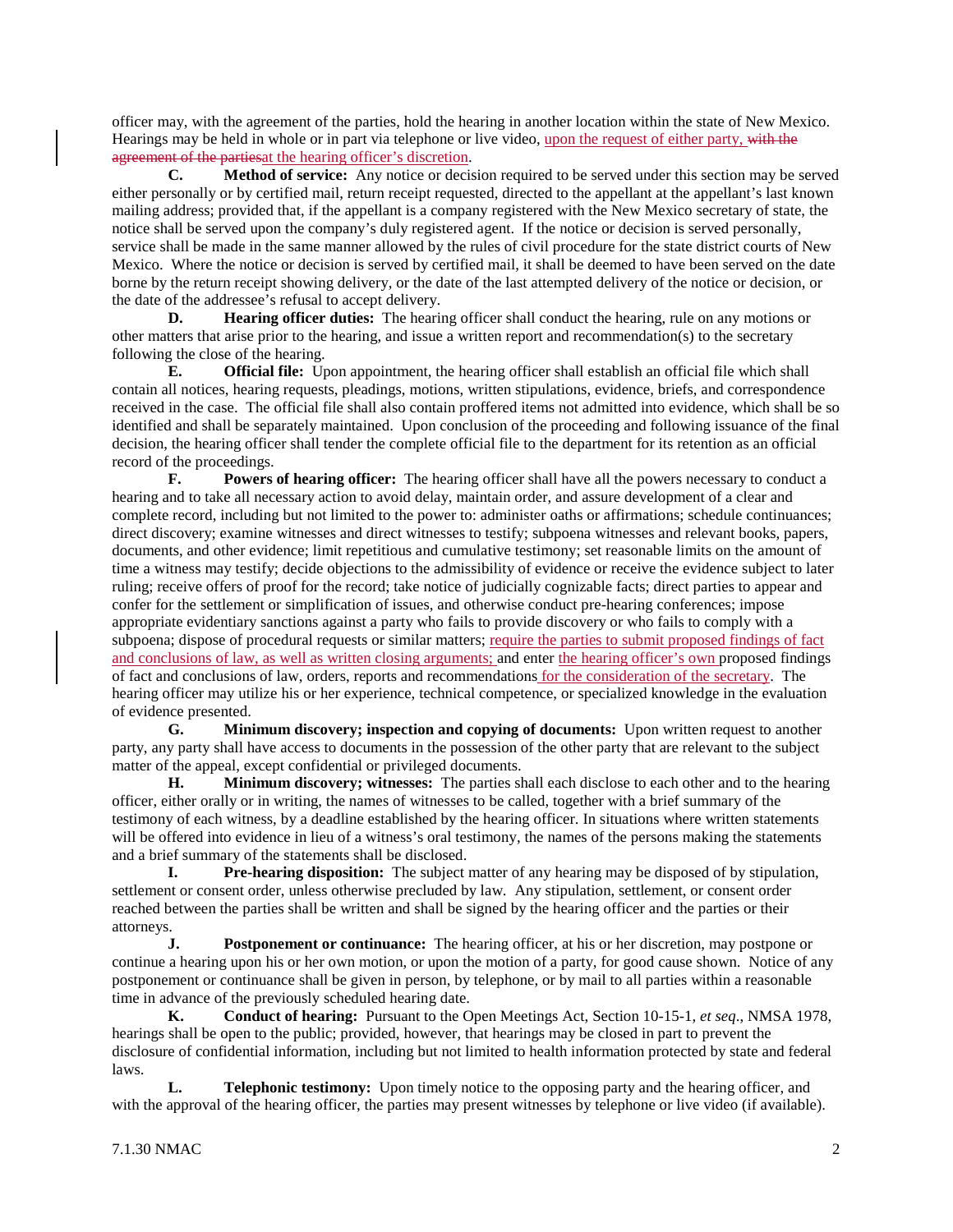**M. Legal representation:** An appellant may be represented by an attorney licensed to practice in New Mexico, by a non-attorney representative, or by both. The department may be represented by an attorney licensed to practice in New Mexico, a department employee, or by both.

**N. Recording:** The hearing officer or a designee shall record the hearing by means of a mechanical sound recording device provided by the department for a record of the hearing. Such recording need not be transcribed, unless requested by a party who shall arrange and pay for the transcription.

**O. Burden of proof:** Except as otherwise provided in this rule, the department has the burden of proving by a preponderance of the evidence the basis for the proposed action.

**P. Order of presentation; general rule:** Except as provided in this rule, the order of presentation for hearings in all cases shall be:

- **(1) appearances:** opening of proceeding and taking of appearances by the hearing officer;
- **(2) pending matters:** disposition by the hearing officer of preliminary and pending matters;

**(3) opening statements:** the opening statement of the department, if any; and then the opening statement of the appellant, if any;

- **(4) cases:** the department's case-in-chief, and then the case-in-chief of the appellant;
- **(5) rebuttal:** the department's case-in-rebuttal, if any;

**(6) closing argument:** the department's closing statement, if any, which may include legal argument; and then the closing statement of the party opposing the department's action or proposed action, if any, which may include legal argument; and

**(7) close:** close of proceedings by the hearing officer.

**Q. Admissible evidence; rules of evidence not applicable:** The hearing officer may admit evidence and may give probative effect to evidence that is of a kind commonly relied on by reasonably prudent persons in the conduct of serious affairs. Rules of evidence, such as the nNew mMexico rules of evidence for the district courts, shall not apply but may be considered in determining the weight to be given any item of evidence. The hearing officer may at his or her discretion, upon his or her motion or the motion of a party or a party's representative, exclude incompetent, irrelevant, immaterial, or unduly repetitious evidence, including testimony, and may exclude confidential or privileged evidence.

**R. Objections:** A party may timely object to evidentiary offers by stating the objection together with a succinct statement of the grounds for the objection. The hearing officer may rule on the admissibility of evidence at the time an objection is made or may receive the evidence subject to later ruling.

**S. Official notice:** The hearing officer may take notice of any facts of which judicial notice may be taken. When the hearing officer takes notice of a fact, the parties shall be notified either before or during the hearing of the fact so noticed and its source, and the parties shall be afforded an opportunity to contest the fact so noticed.

**T. Record content:** The record of a hearing shall include all documents contained in the official file maintained by the hearing officer, including all evidence received during the course of the hearing, proposed findings of fact and conclusions of law, the recommendations of the hearing officer, and the final decision of the secretary.

**U Written evidence from witnesses:** The hearing officer may admit evidence in the form of a written statement made by a witness, when doing so will serve to expedite the hearing and will not substantially prejudice the interests of the parties.

**V. Failure to appear:** If a party who has requested a hearing or a party's representative fails to appear on the date, time, or location announced for a hearing, and if no continuance was previously granted, the party shall be deemed to be in default; the hearing officer shall issue his or her report, noting the default; and the secretary may subsequently render a final decision adopting the proposed action. Where a person fails to appear at a hearing because of accident, sickness, or other cause, the person may within a reasonable time apply to the hearing officer to reopen the proceeding, and the hearing officer may, upon finding sufficient cause, fix a time and place for a hearing and give notice to the parties.

**W. Hearing officer written report and recommendation(s):** The hearing officer shall submit a written report and recommendation(s) to the secretary that contains a statement of the issues raised at the hearing, proposed findings of fact and conclusions of law, and a recommended determination. Proposed findings of fact shall be based upon the evidence presented at the hearing or known to all parties, including matters officially noticed by the hearing officer. The hearing officer's recommended decision is a recommendation to the secretary of the New Mexico department of health and is not a final order.

**X. Submission for final decision:** The hearing officer's report and recommendation(s) shall be submitted together with the complete official file to the secretary of the New Mexico department of health for a final decision no later than 30 days after the hearing.